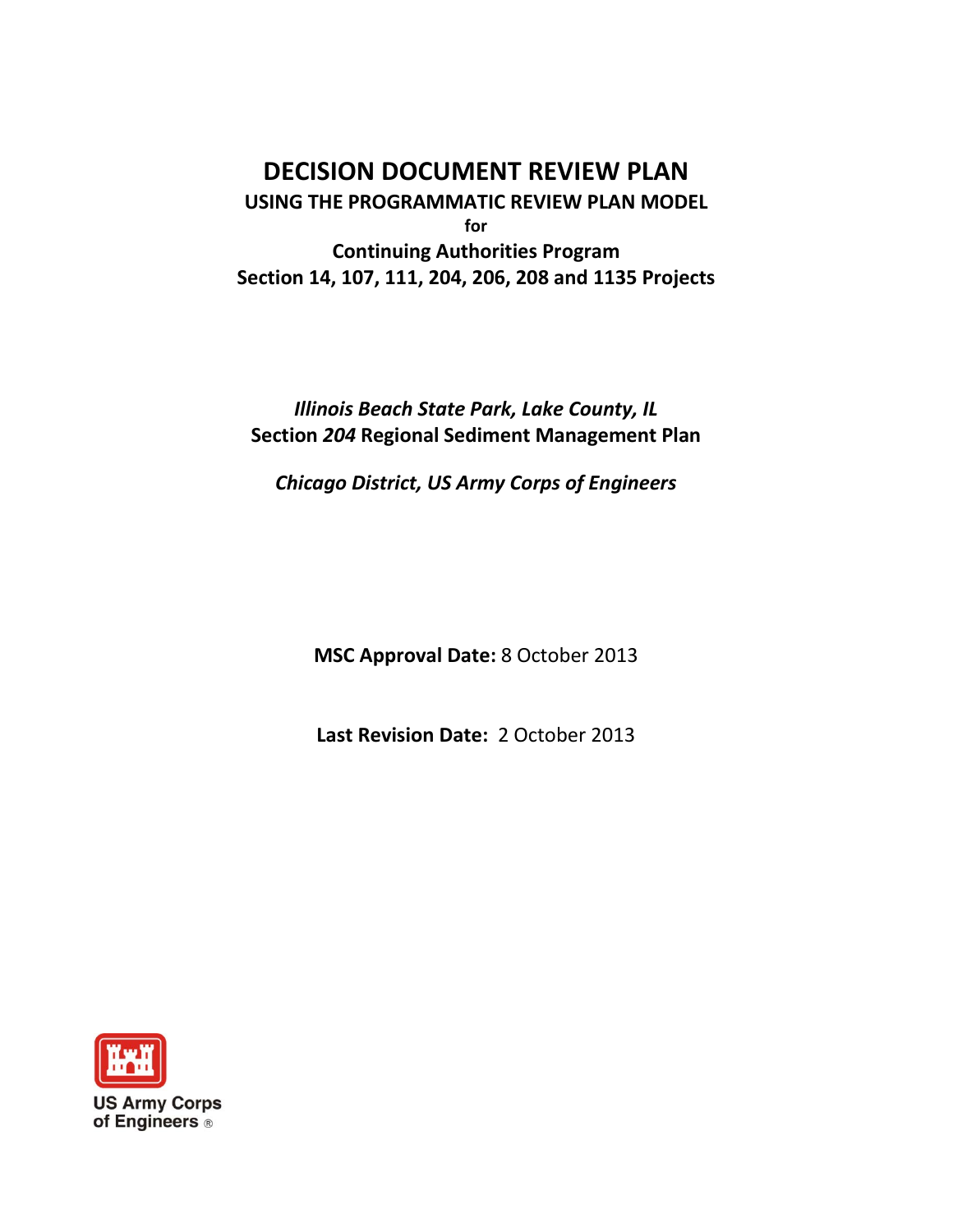## **DECISION DOCUMENT REVIEW PLAN USING THE PROGRAMMATIC REVIEW PLAN MODEL**

**Illinois Beach State Park, Lake County, IL Section** *204* **Project**

### **TABLE OF CONTENTS**

| 1.                                                                          |  |  |  |  |
|-----------------------------------------------------------------------------|--|--|--|--|
| 2.                                                                          |  |  |  |  |
| 3.                                                                          |  |  |  |  |
| 4.                                                                          |  |  |  |  |
| 5.                                                                          |  |  |  |  |
| 6.                                                                          |  |  |  |  |
| 7.                                                                          |  |  |  |  |
| 8.                                                                          |  |  |  |  |
| 9.                                                                          |  |  |  |  |
| 10.                                                                         |  |  |  |  |
| 11.                                                                         |  |  |  |  |
| 12.                                                                         |  |  |  |  |
| 13.                                                                         |  |  |  |  |
|                                                                             |  |  |  |  |
| ATTACHMENT 2: SAMPLE STATEMENT OF TECHNICAL REVIEW FOR DECSION DOCUMENTS 12 |  |  |  |  |
|                                                                             |  |  |  |  |
|                                                                             |  |  |  |  |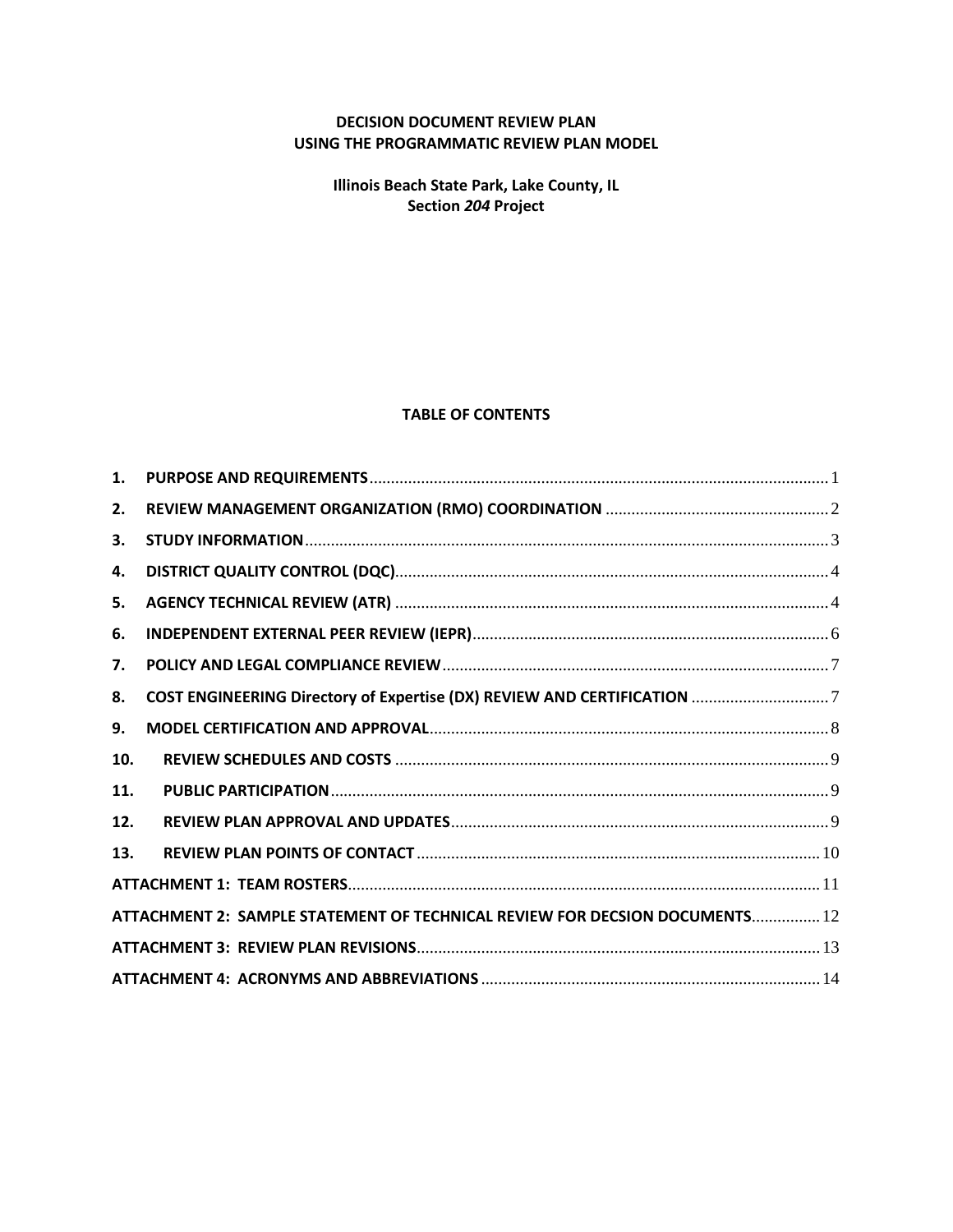### <span id="page-2-0"></span>**1. PURPOSE AND REQUIREMENTS**

**a. Purpose.** This Review Plan defines the scope and level of peer review for the Illinois Beach State Park, Lake County, IL Section 204 Regional Sediment Management Plan (RSMP) decision document.

Section 204 of the Water Resources Development Act of 1992, Public Law 102-580, provides the authority to carry out projects to reduce storm damage to property, to protect, restore and create aquatic and ecologically related habitats, including wetlands, and to transport and place suitable sediment, in connection with dredging for construction, operation, or maintenance by the Secretary of an authorized Federal water resources project. It is a Continuing Authorities Program (CAP) which focuses on water resource related projects of relatively smaller scope, cost and complexity. Traditional USACE civil works projects are of wider scope and complexity and are specifically authorized by Congress. The Continuing Authorities Program is a delegated authority to plan, design, and construct certain types of water resource and environmental restoration projects without specific Congressional authorization.

Additional Information on this program can be found in Engineering Regulation 1105-2-100, Planning Guidance Notebook, Appendix F.

- **b. Applicability.** This review plan is based on the model Programmatic Review Plan for Section 14, 107, 111, 204, 206, 208 and 1135 project decision documents, which is applicable to projects that do not require Independent External Peer Review (IEPR), as defined in EC 1165-2-214 Civil Works Review. A Section 14, 107, 111, 204, 206, 208 and 1135 project does not require IEPR if ALL of the following specific criteria are met:
	- The project does not involve a significant threat to human life/safety assurance;
	- The total project cost is less than \$45 million;
	- There is no request by the Governor of an affected state for a peer review by independent experts;
	- The project does not require an Environmental Impact Statement (EIS),
	- The project/study is not likely to involve significant public dispute as to the size, nature, or effects of the project;
	- The project/study is not likely to involve significant public dispute as to the economic or environmental cost or benefit of the project;
	- The information in the decision document or anticipated project design is not likely to be based on novel methods, involve the use of innovative materials or techniques, present complex challenges for interpretation, contain precedent-setting methods or models, or present conclusions that are likely to change prevailing practices;
	- The project design is not anticipated to require redundancy, resiliency, and/or robustness, unique construction sequencing, or a reduced or overlapping design construction schedule; and
	- There are no other circumstances where the Chief of Engineers or Director of Civil Works determines Type I IEPR is warranted.

If any of the above criteria are not met, the model Programmatic Review Plan is not applicable and a study specific review plan must be prepared by the home district, coordinated with the appropriate Planning Center of Expertise (PCX) and approved by the home Major Subordinate Command (MSC) in accordance with EC 1165-2-214.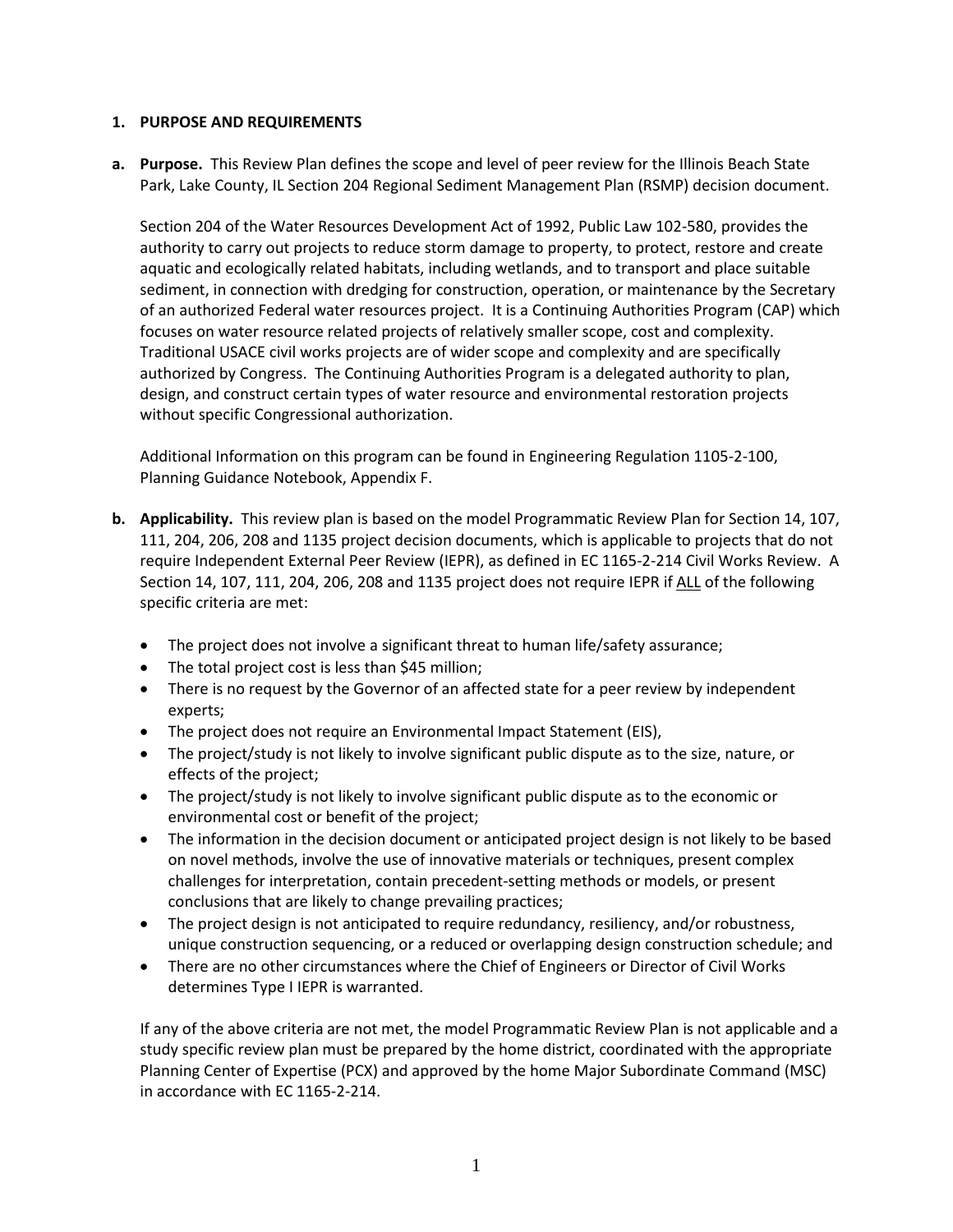Applicability of the model Programmatic Review Plan for a specific project is determined by the home MSC. If the MSC determines that the model plan is applicable for a specific study, the MSC Commander may approve the plan (including exclusion from IEPR) without additional coordination with a PCX or Headquarters, USACE. The initial decision as to the applicability of the model plan should be made no later than the Federal Interest Determination (FID) milestone (as defined in Appendix F of ER 1105-2-100, F-10.e.1) during the feasibility phase of the project. A review plan for the project will subsequently be developed and approved prior to execution of the Feasibility Cost Sharing Agreement (FCSA) for the study. In addition, per EC 1165-2-214, the home district and MSC should assess at the Alternatives Formulation Briefing (AFB) whether the initial decision on Type I IEPR is still valid based on new information. If the decision on Type I IEPR has changed, the District and MSC should begin coordination with the appropriate PCX immediately.

This programmatic review plan may be used to cover implementation products. The following the format of the model programmatic review plan, the project review plan may be modified to incorporate information for the review of the design and implementation phases of the project.

### **c. References**

- (1) Engineering Circular (EC) 1165-2-214, Civil Works Review, 15 Dec 2012
- (2) Director of Civil Works' Policy Memorandum #1, Jan 19, 2011
- (3) EC 1105-2-412, Assuring Quality of Planning Models, 31 Mar 2010
- (4) Engineering Regulation (ER) 1110-1-12, Quality Management, 30 Sep 2006
- (5) ER 1105-2-100, Planning Guidance Notebook, Appendix F, Continuing Authorities Program, Amendment #2, 31 Jan 2007
- (6) ER 1105-2-100, Planning Guidance Notebook, Appendix H, Policy Compliance Review and Approval of Decision Documents, Amendment #1, 20 Nov 2007
- (7) Section 2037 of WRDA 2007 and HQUSACE Implementation Guidance for Regional Sediment Management, Sec 2037 of WRDA 2007, dated 8 April 2008
- **d. Requirements.** This programmatic review plan was developed in accordance with EC 1165-2-214, which establishes an accountable, comprehensive, life-cycle review strategy for Civil Works products by providing a seamless process for review of all Civil Works projects from initial planning through design, construction, and operation, maintenance, repair, replacement and rehabilitation (OMRR&R). The EC outlines four general levels of review: District Quality Control/Quality Assurance (DQC), Agency Technical Review (ATR), Independent External Peer Review (IEPR), and Policy and Legal Compliance Review. In addition to these levels of review, decision documents are subject to cost engineering review and certification (per EC 1165-2-214) and ensuring that planning models and analysis are compliant with Corps policy, theoretically sound, computationally accurate, transparent, described to address any limitations of the model or its use, and documented in study reports (per EC 1105-2-412).

## <span id="page-3-0"></span>**2. REVIEW MANAGEMENT ORGANIZATION (RMO) COORDINATION**

The RMO is responsible for managing the overall peer review effort described in this review plan. The RMO for Section 204 Regional Sediment Management Plan decision documents is the home MSC. The MSC has approval authority for the review plans. The MSC delegates the responsibility of ATR management to the District and Agency Technical Review team leader. The home District will post the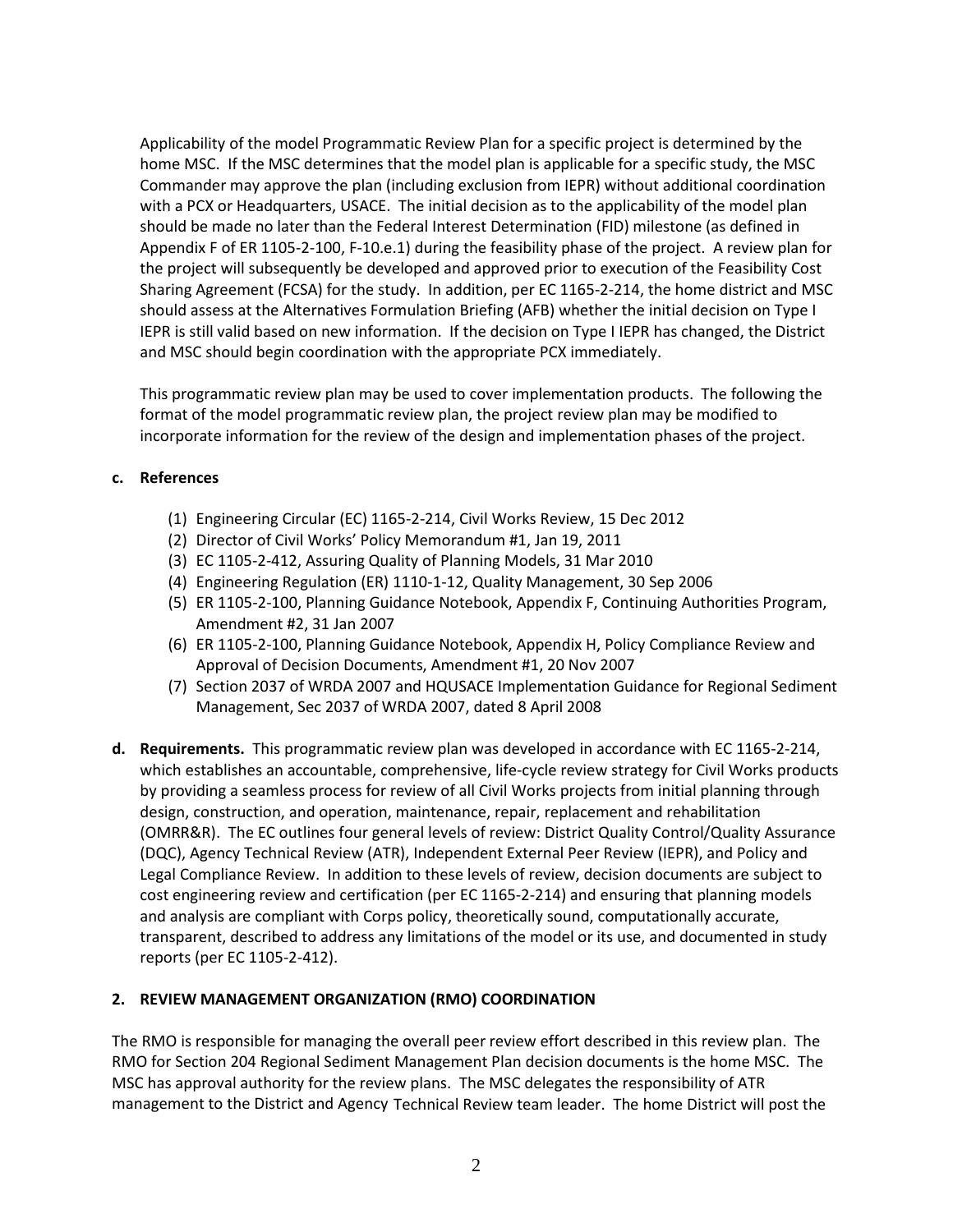approved review plan on its public website. A copy of the approved review plan (and any updates) will be provided to the ECO-PCX to keep the PCX apprised of requirements and review schedules.

### <span id="page-4-0"></span>**3. STUDY INFORMATION**

- **a. Decision Document.** The Illinois Beach State Park, Lake County, IL RSMP decision document will be prepared in accordance with ER 1105-2-100, Appendix F. The approval level of the decision document (if policy compliant) is the home MSC. An Environmental Assessment (EA) will be prepared along with the RSMP decision document.
- **b. Study/Project Description.** The study area is part of the Lake Michigan. The proposed restoration project would be located at the North Unit of Illinois Beach State Park (IBSP), a 4,000-acre state park located just south of the Illinois-Wisconsin state line in Lake County, Illinois. The North Unit's 2-mile shoreline has experienced severe shoreline erosion due in part to a sand-deficit within the littoral drift system, which has resulted in significant beach and dune habitat losses.

The goal of this proposed project is to utilize dredged material from Waukegan Harbor for stabilizing and protecting beach and dune habitat. Waukegan Harbor, which is located to the south of the study area, requires routine dredging to maintain project depths within its Approach Channel. The Approach Channel dredged material, which is comprised of clean sands, would be used to enhance natural littoral processes and stabilize coastal communities. The beach and dune habitats found at IBSP are critical habitats for numerous species such as the Federally listed piping plover *(Charadrius melodus) and* pitcher's thistle *(Cirsium pitcheri)*.

The current disposal base plan for the Approach Channel consists of shallow water placement 1 mile south of Waukegan Harbor. However, Approach Channel dredged material has sporadically been placed in shallow water areas along the shoreline of IBSP but not through a cost-shared Section 204 authority. The RSMP would complete the plan formulation process, identify cost effective plans for ecosystem restoration and complete preliminary design of the recommended plan. The RSMP will serve as the decision document for the approval of construction funding.

The Illinois Beach State Park shoreline and Waukegan Harbor have been thoroughly investigated over the past several decades and are well understood from an environmental and physical strand point. The preparation of this RSM plan is not expected to require significant new technical or environmental analysis.

- **c. Factors Affecting the Scope and Level of Review.** This is a low risk regional sediment management project that focuses on restoring littoral processes to stabilize the shoreline and nearshore areas which will protect critical beach and dune habitat. Littoral restoration activities at Illinois Beach State Park have already been occurring sporadically under a variety of Federal, state, and local programs and are relatively routine in nature. There is no threat to human health and life associated with this project.
	- The project does not involve a significant threat to human life/safety assurance
	- There is no request by the Governor of an affected state for a peer review by independent experts
	- The project/study is not likely to involve significant public dispute as to the size, nature, or effects of the project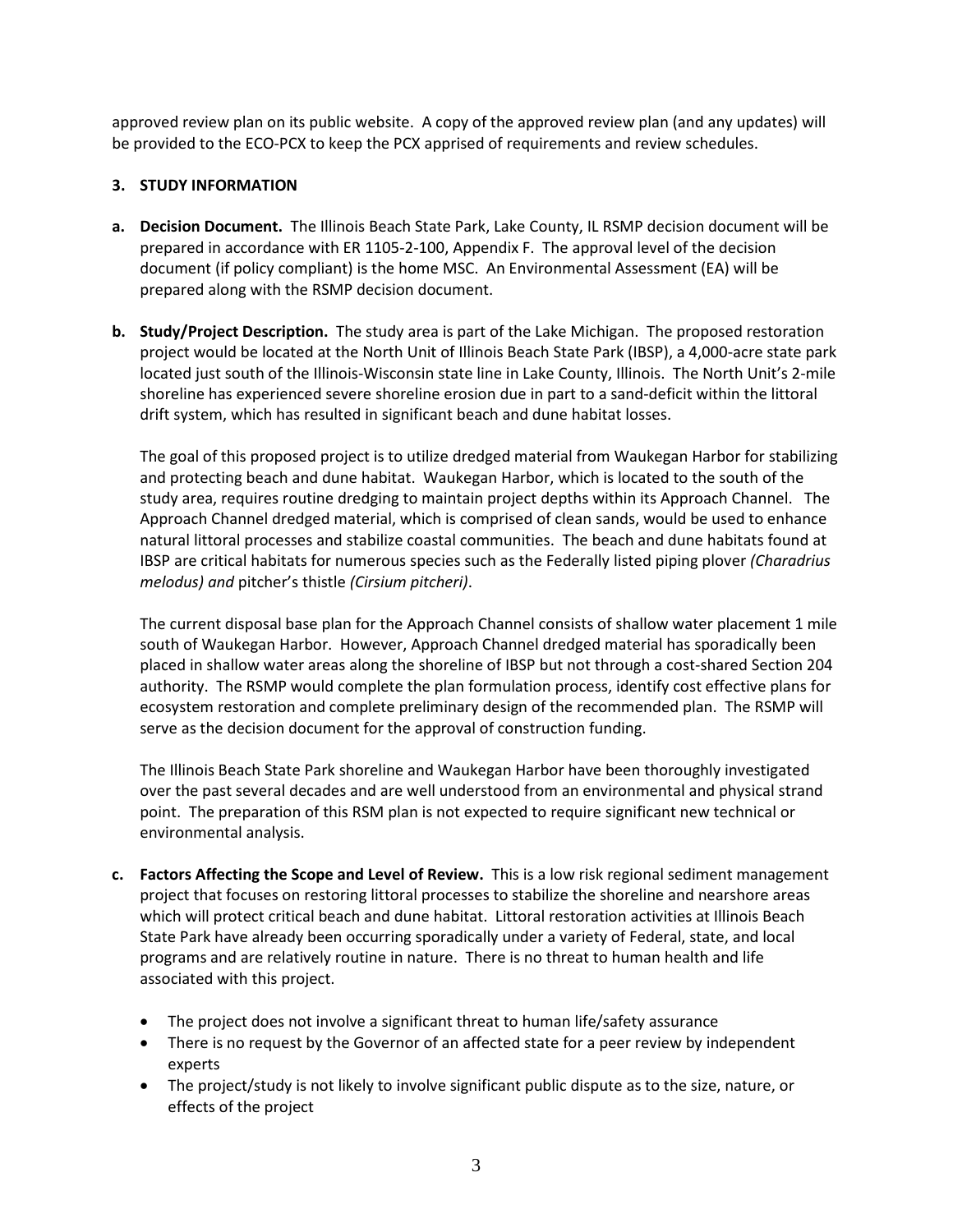- The project/study is not likely to involve significant public dispute as to the economic or environmental cost or benefit of the project
- The information in the decision document or anticipated project design is not likely to be based on novel methods, involve the use of innovative materials or techniques, present complex challenges for interpretation, contain precedent-setting methods or models, or present conclusions that are likely to change prevailing practices
- The project design is not anticipated to require redundancy, resiliency, and/or robustness, unique construction sequencing, or a reduced or overlapping design construction schedule
- **d. In-Kind Contributions.** Products and analyses provided by non-Federal sponsors as in-kind services are subject to DQC and ATR, similar to any products developed by USACE. Section 204 Regional Sediment Management Plans are conducted at 100% Federal cost. No in-kind products are anticipated.

## <span id="page-5-0"></span>**4. DISTRICT QUALITY CONTROL (DQC)**

All decision documents (including supporting data, analyses, environmental compliance documents, etc.) shall undergo DQC. DQC is an internal review process of basic science and engineering work products focused on fulfilling the project quality requirements defined in the Project Management Plan (PMP). The home district shall manage DQC. Documentation of DQC activities is required and should be in accordance with the Quality Manual of the District and the home MSC.

The product team is responsible for producing quality services and/or products. The technical element assembling the DPR is the Economic Formulation & Analysis Section (PM-PL-F). Methodology, concurrence, technical adequacy and project quality are obtained through periodic internal reviews by the product team and technical supervisors. Within engineering and real estate, the Branch Chiefs responsible for project preparation will document this internal review through certification of product development checklists. The checklists, to be followed by the product team and certified by the technical supervisors, are not attached to this review plan. Each PDT member is responsible for following current checklists, and coordinating review of documents and checklists with their technical supervisor for signature.

## <span id="page-5-1"></span>**5. AGENCY TECHNICAL REVIEW (ATR)**

ATR is mandatory for all decision documents (including supporting data, analyses, environmental compliance documents, etc.). The objective of ATR is to ensure consistency with established criteria, guidance, procedures, and policy. The ATR will assess whether the analyses presented are technically correct and comply with published USACE guidance, and that the document explains the analyses and results in a reasonably clear manner for the public and decision makers. ATR is managed within USACE by the designated RMO and is conducted by a qualified team from outside the home district that is not involved in the day-to-day production of the project/product. ATR teams will be comprised of senior USACE personnel and may be supplemented by outside experts as appropriate. The ATR team lead will be from outside the home MSC.

**a. Products to Undergo ATR.** ATR will be performed throughout the study in accordance with the regional Quality Management System. The ATR shall be documented and discussed at the Alternative Formulation Briefing (AFB) milestone. Certification of the ATR will be provided prior to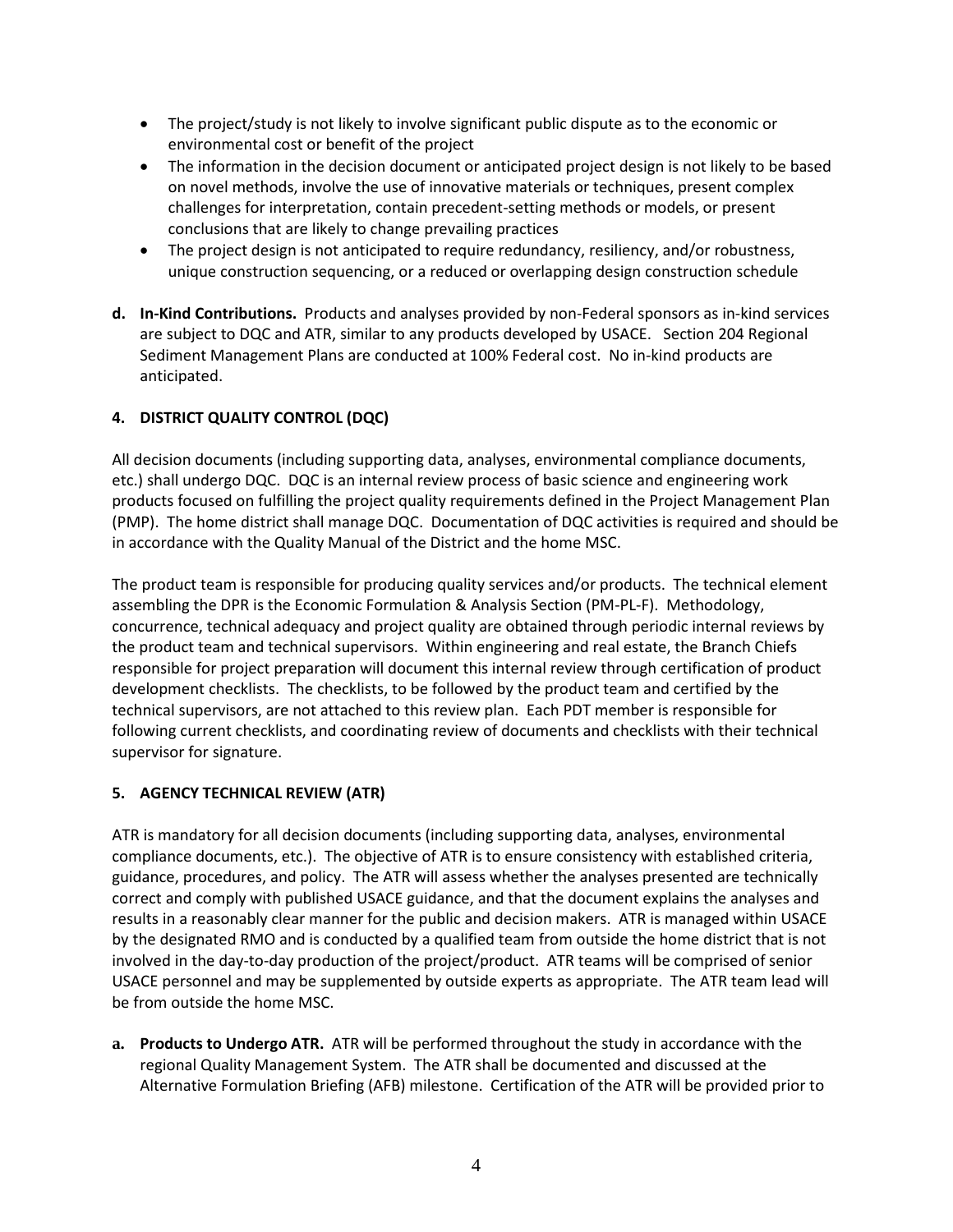the District Commander signing the final report. Products to undergo ATR include the RSMP and NEPA Document.

**b. Required ATR Team Expertise.** For this low risk, beneficial use/ecosystem restoration project the ATR team lead will also represent plan formulation, ecosystem restoration/output, and NEPA compliance. Additional reviewers will be needed for Cost and Real Estate. The cost analysis will be reviewed by a certified cost ATR reviewer, and certified by NWW. Real Estate ATR will be conducted using the RE ATR process.

| <b>ATR Team Members/Disciplines</b> | <b>Expertise Required</b>                                              |
|-------------------------------------|------------------------------------------------------------------------|
| ATR Lead/ Plan Formulation          | The ATR lead should be a senior water resources planner with           |
|                                     | experience in preparing Section 204 RSMPs and conducting ATR. The      |
|                                     | lead should also have the necessary skills and experience to lead a    |
|                                     | virtual team through the ATR process.                                  |
| Ecosystem Restoration/NEPA          | The Eco/NEPA reviewer should be a senior professional with experience  |
| Compliance                          | in ecosystem restoration output, NEPA compliance, and CE/ICA           |
|                                     | methodologies for plan selection. The Eco/NEPA reviewer should be the  |
|                                     | same reviewer as the ATR lead.                                         |
| <b>Cost Engineering</b>             | Cost DX Staff or Cost DX Pre-Certified Professional with experience    |
|                                     | preparing cost estimates for dredging operations, including beneficial |
|                                     | use disposal alternatives.                                             |
| <b>Real Estate</b>                  | Team member will be an expert in ecosystem restoration                 |
|                                     | planning outside the client district, and selected from the Real       |
|                                     | Estate ATR roster                                                      |

- **c. Documentation of ATR.** DrChecks review software will be used to document all ATR comments, responses and associated resolutions accomplished throughout the review process. Comments should be limited to those that are required to ensure adequacy of the product. The four key parts of a quality review comment will normally include:
	- (1) The review concern identify the product's information deficiency or incorrect application of policy, guidance, or procedures;
	- (2) The basis for the concern cite the appropriate law, policy, guidance, or procedure that has not been properly followed;
	- (3) The significance of the concern indicate the importance of the concern with regard to its potential impact on the plan selection, recommended plan components, efficiency (cost), effectiveness (function/outputs), implementation responsibilities, safety, Federal interest, or public acceptability; and
	- (4) The probable specific action needed to resolve the concern identify the action(s) that the reporting officers must take to resolve the concern.

In some situations, especially addressing incomplete or unclear information, comments may seek clarification in order to then assess whether further specific concerns may exist.

The ATR documentation in DrChecks will include the text of each ATR concern, the PDT response, a brief summary of the pertinent points in any discussion, including any vertical team coordination (the vertical team includes the district, RMO, MSC, and HQUSACE), and the agreed upon resolution. If an ATR concern cannot be satisfactorily resolved between the ATR team and the PDT, it will be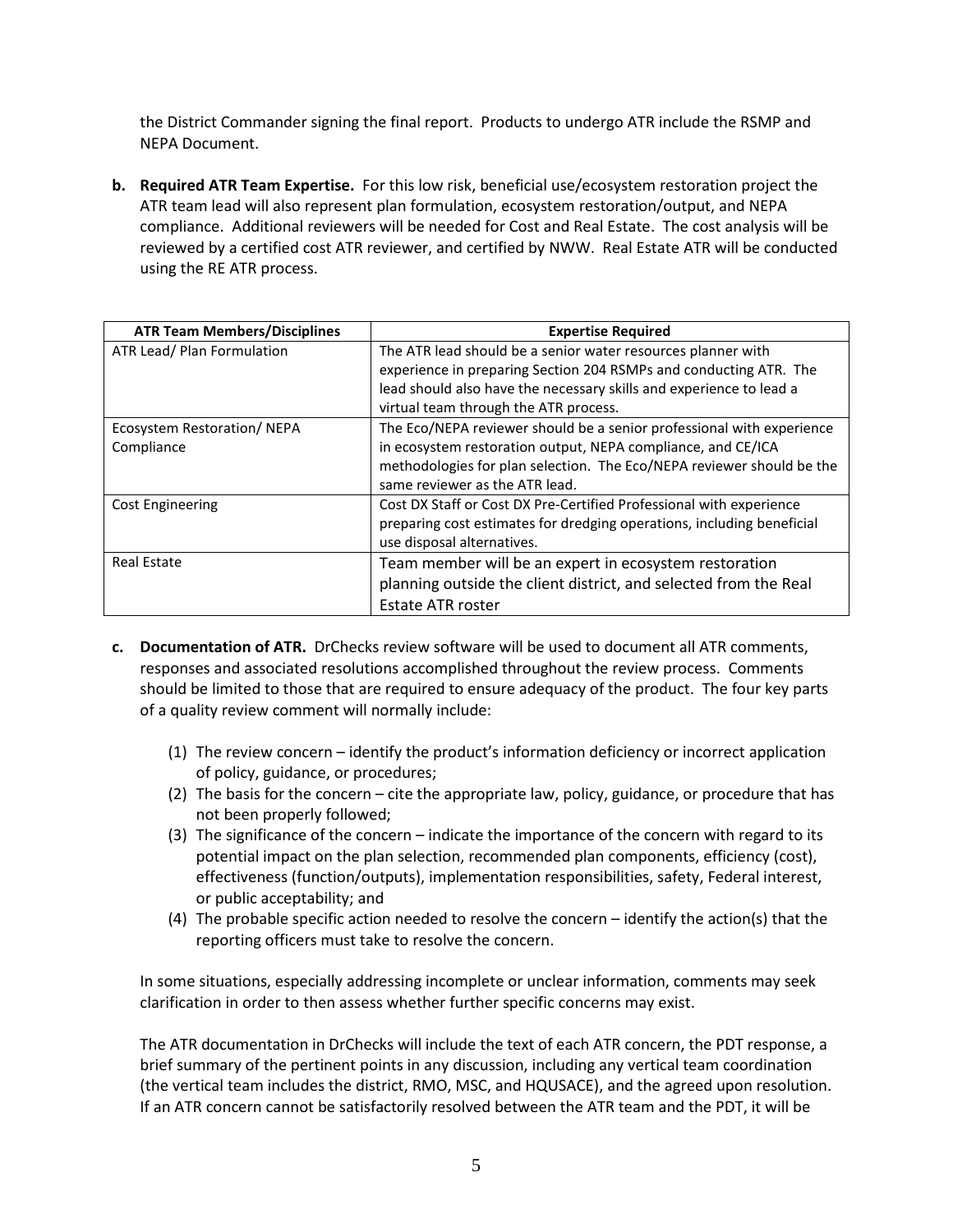elevated to the vertical team for further resolution in accordance with the policy issue resolution process described in either ER 1110-2-12 or ER 1105-2-100, Appendix H, as appropriate. Unresolved concerns can be closed in DrChecks with a notation that the concern has been elevated to the vertical team for resolution.

At the conclusion of each ATR effort, the ATR team will prepare a Review Report summarizing the review. Review Reports will be considered an integral part of the ATR documentation and shall:

- **If I**dentify the document(s) reviewed and the purpose of the review;
- Disclose the names of the reviewers, their organizational affiliations, and include a short paragraph on both the credentials and relevant experiences of each reviewer;
- Include the charge to the reviewers;
- **Describe the nature of their review and their findings and conclusions;**
- **If** Identify and summarize each unresolved issue (if any); and
- Include a verbatim copy of each reviewer's comments (either with or without specific attributions), or represent the views of the group as a whole, including any disparate and dissenting views.

ATR may be certified when all ATR concerns are either resolved or referred to the vertical team for resolution and the ATR documentation is complete. The ATR Lead will prepare a Statement of Technical Review certifying that the issues raised by the ATR team have been resolved (or elevated to the vertical team). A Statement of Technical Review should be completed prior to the District Commander signing the final report. A sample Statement of Technical Review is included in Attachment 2.

### <span id="page-7-0"></span>**6. INDEPENDENT EXTERNAL PEER REVIEW (IEPR)**

IEPR may be required for decision documents under certain circumstances. IEPR is the most independent level of review, and is applied in cases that meet certain criteria where the risk and magnitude of the proposed project are such that a critical examination by a qualified team outside of USACE is warranted. A risk-informed decision, as described in EC 1165-2-214, is made as to whether IEPR is appropriate. IEPR panels will consist of independent, recognized experts from outside of the USACE in the appropriate disciplines, representing a balance of areas of expertise suitable for the review being conducted. There are two types of IEPR:

• Type I IEPR. Type I IEPR reviews are managed outside the USACE and are conducted on project studies. Type I IEPR panels assess the adequacy and acceptability of the economic and environmental assumptions and projections, project evaluation data, economic analysis, environmental analyses, engineering analyses, formulation of alternative plans, methods for integrating risk and uncertainty, models used in the evaluation of environmental impacts of proposed projects, and biological opinions of the project study. Type I IEPR will cover the entire decision document or action and will address all underlying engineering, economics, and environmental work, not just one aspect of the study. For decision documents where a Type II IEPR (Safety Assurance Review) is anticipated during project implementation, safety assurance shall also be addressed during the Type I IEPR per EC 1165-2-214.

For Section 14, 107, 111, 204, 206, 208 and 1135 decision documents prepared under the model Programmatic Review Plan, Type I IEPR is not required.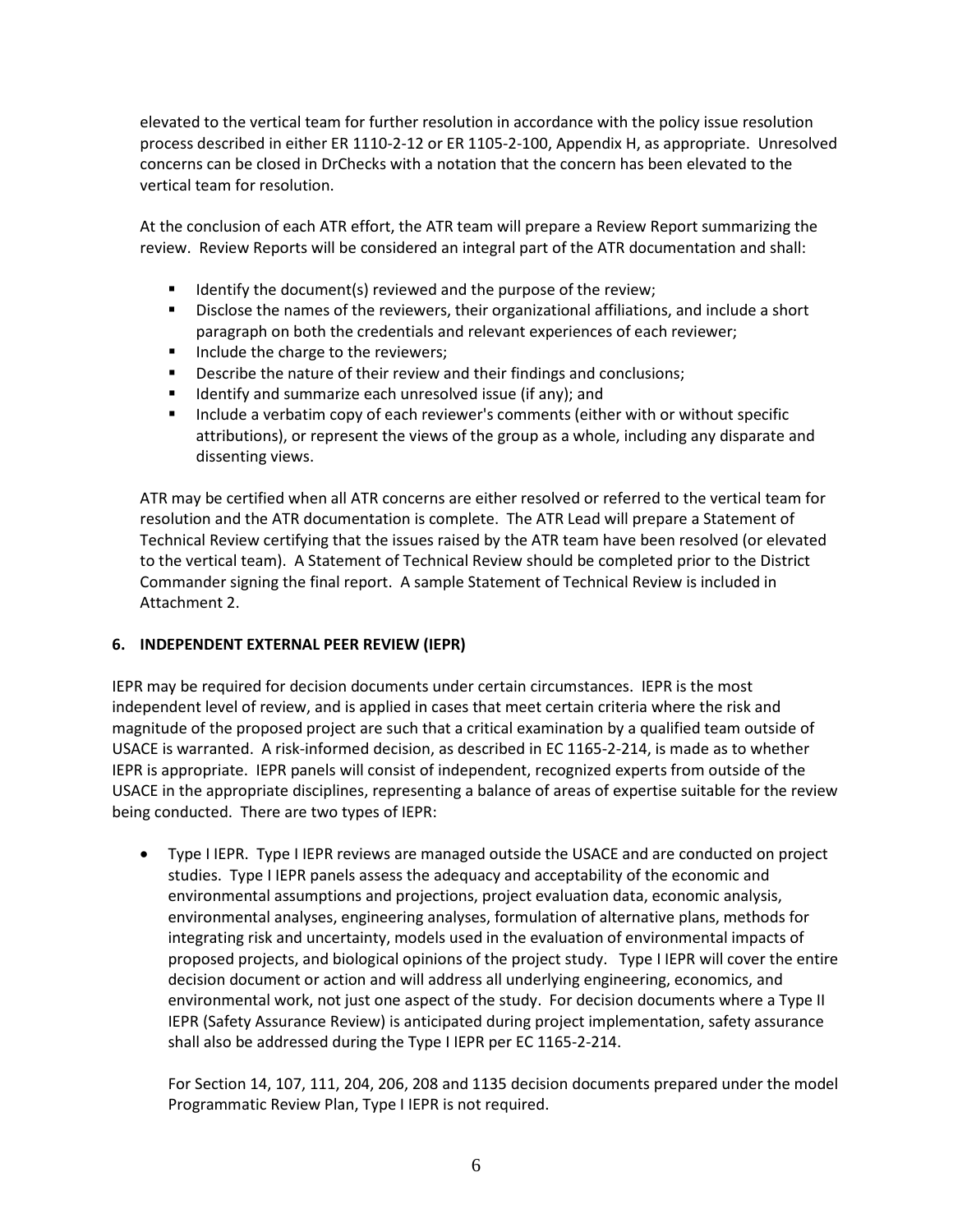• Type II IEPR. Type II IEPR, or Safety Assurance Review (SAR), are managed outside the USACE and are conducted on design and construction activities for hurricane, storm, and flood risk management projects or other projects where existing and potential hazards pose a significant threat to human life. Type II IEPR panels will conduct reviews of the design and construction activities prior to initiation of physical construction and, until construction activities are completed, periodically thereafter on a regular schedule. The reviews shall consider the adequacy, appropriateness, and acceptability of the design and construction activities in assuring public health safety and welfare.

For Section 14, 107, 111, 204, 206, 208 and 1135 decision documents prepared under the model Programmatic Review Plan, Type II IEPR is not anticipated to be required in the design and implementation phase, but this will need to be verified and documented in the review plan prepared for the design and implementation phase of the project.

- **a. Decision on IEPR.** Based on the information and analysis provided in the preceding paragraphs of this review plan, the project covered under this plan is excluded from IEPR because it does not meet the mandatory IEPR triggers and does not warrant IEPR based on a risk-informed analysis. If any of the criteria outlined in paragraph 1(b) are not met, this model Programmatic Review Plan is not applicable and a study specific review plan must be prepared by the home district, coordinated with the appropriate PCX and approved by the home MSC in accordance with EC 1165-2-214.
- **b. Products to Undergo Type I IEPR**. Not applicable.
- **c. Required Type I IEPR Panel Expertise**. Not Applicable.
- **d. Documentation of Type I IEPR.** Not Applicable.

### <span id="page-8-0"></span>**7. POLICY AND LEGAL COMPLIANCE REVIEW**

All decision documents will be reviewed throughout the study process for their compliance with law and policy. Guidance for policy and legal compliance reviews is addressed in Appendix H, ER 1105-2-100. These reviews culminate in determinations that the recommendations in the reports and the supporting analyses and coordination comply with law and policy, and warrant approval or further recommendation to higher authority by the home MSC Commander. DQC and ATR augment and complement the policy review processes by addressing compliance with pertinent published Army policies, particularly policies on analytical methods and the presentation of findings in decision documents.

## <span id="page-8-1"></span>**8. COST ENGINEERING DIRECTORY OF EXPERTISE (DX) REVIEW AND CERTIFICATION**

All decision documents shall be coordinated with the Cost Engineering DX, located in the Walla Walla District. For decision documents prepared under the model Programmatic Review Plan, Regional cost personnel that are pre-certified by the DX will conduct the cost engineering ATR. The DX will provide the Cost Engineering DX certification. The RMO will coordinate with the Cost Engineering DX on the selection of the cost engineering ATR team member.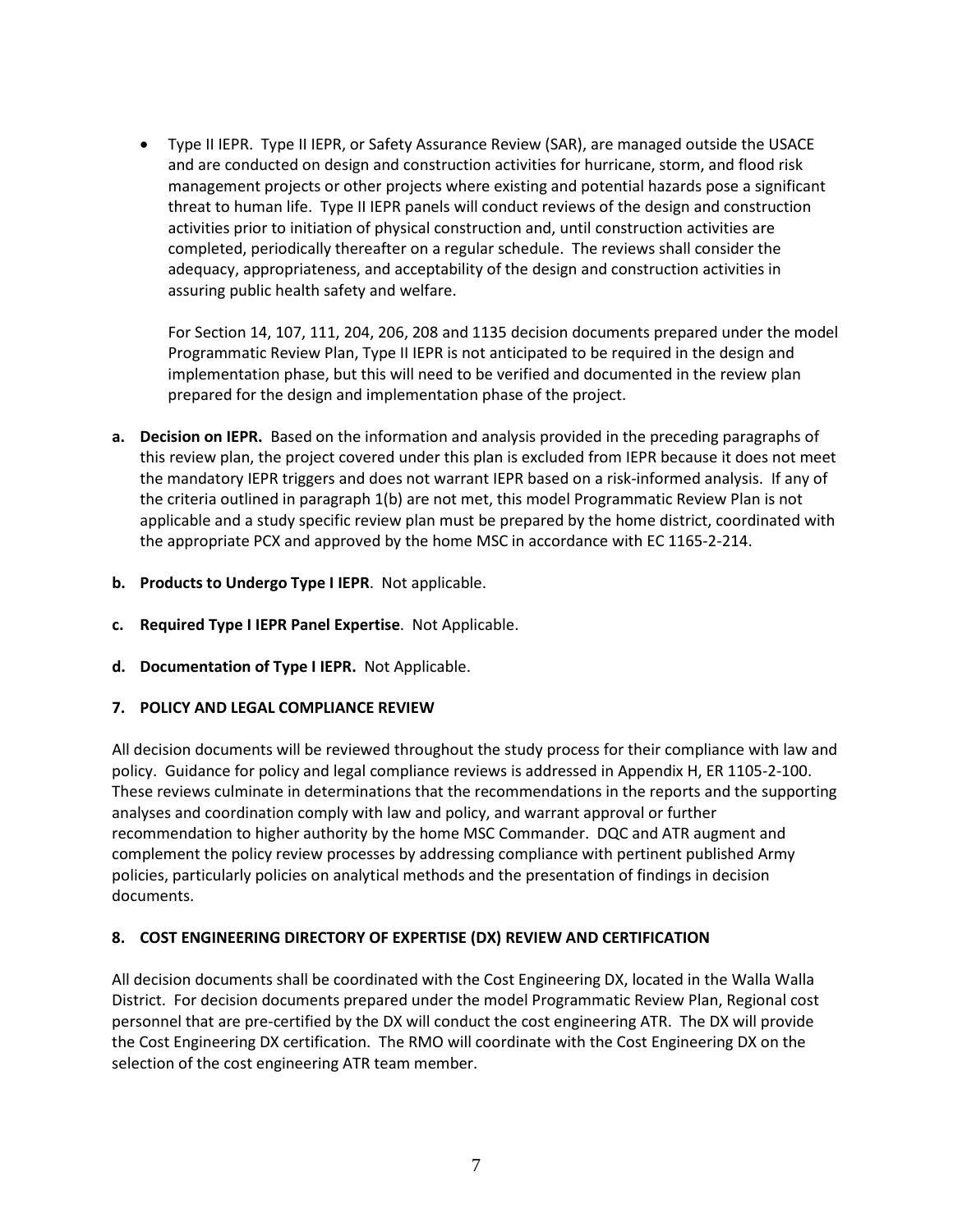### <span id="page-9-0"></span>**9. MODEL CERTIFICATION AND APPROVAL**

The approval of planning models under EC 1105-2-412 is not required for CAP projects. MSC Commanders are responsible for assuring models for all planning activities are technically and theoretically sound, compliant with USACE policy, computationally accurate, and based on reasonable assumptions. Therefore, the use of a certified/approved planning model is highly recommended and should be used whenever appropriate. Planning models are defined as any models and analytical tools that planners use to define water resources management problems and opportunities, to formulate potential alternatives to address the problems and take advantage of the opportunities, to evaluate potential effects of alternatives and to support decision making. The selection and application of the model and the input and output data is still the responsibility of the users and is subject to DQC and ATR.

The responsible use of well-known and proven USACE developed and commercial engineering software will continue and the professional practice of documenting the application of the software and modeling results will be followed. As part of the USACE Scientific and Engineering Technology (SET) Initiative, many engineering models have been identified as preferred or acceptable for use on Corps studies and these models should be used whenever appropriate. The selection and application of the model and the input and output data is still the responsibility of the users and is subject to DQC and ATR.

| <b>Model Name and</b><br><b>Version</b>      | Brief Description of the Model and How It Will Be Applied in the<br>Study                                                                                                                                                                                                                                                                                                                                                                                                                                                                                                                                                                                                                                                                                                                                                                                            | Certification /<br><b>Approval Status</b> |
|----------------------------------------------|----------------------------------------------------------------------------------------------------------------------------------------------------------------------------------------------------------------------------------------------------------------------------------------------------------------------------------------------------------------------------------------------------------------------------------------------------------------------------------------------------------------------------------------------------------------------------------------------------------------------------------------------------------------------------------------------------------------------------------------------------------------------------------------------------------------------------------------------------------------------|-------------------------------------------|
| <b>IWR Planning Suite</b><br>(1.0.11.0)      | IWR Planning Suite assists with plan formulation by combining user-<br>defined solutions to planning problems and calculating the effects of<br>each combination or "plan." The program can assist with plan<br>comparison by conducting cost effectiveness and incremental cost<br>analyses, identifying the plans which are best financial investments<br>and displaying the effects of each on a range of decision variables.                                                                                                                                                                                                                                                                                                                                                                                                                                     | Certified                                 |
| <b>Floristic Quality</b><br>Assessment (FQA) | This assessment tool was designed to be used as an all inclusive<br>method, not just as a way to identify high quality sites. The FQA was<br>originally developed for the Chicago Region, but has since been<br>developed for regions and states throughout North America. This<br>method assesses the sensitivity of individual plant species that<br>inhabit an area. Each native species plan species is assigned a<br>coefficient of conservation ranging from 0 to 10. A 0 is assigned to<br>species that are highly tolerant, and a 10 is assigned to species with a<br>very low tolerance to disturbance and display a very specific<br>relationship to a certain habitat type. The model is used to assess<br>the ecological value of the existing site conditions and any proposed<br>management measures, based on the function of the plant<br>community. | Certified for<br><b>Regional Use</b>      |

**a. Planning Models.** The following planning models are anticipated to be used in the development of the RSMP: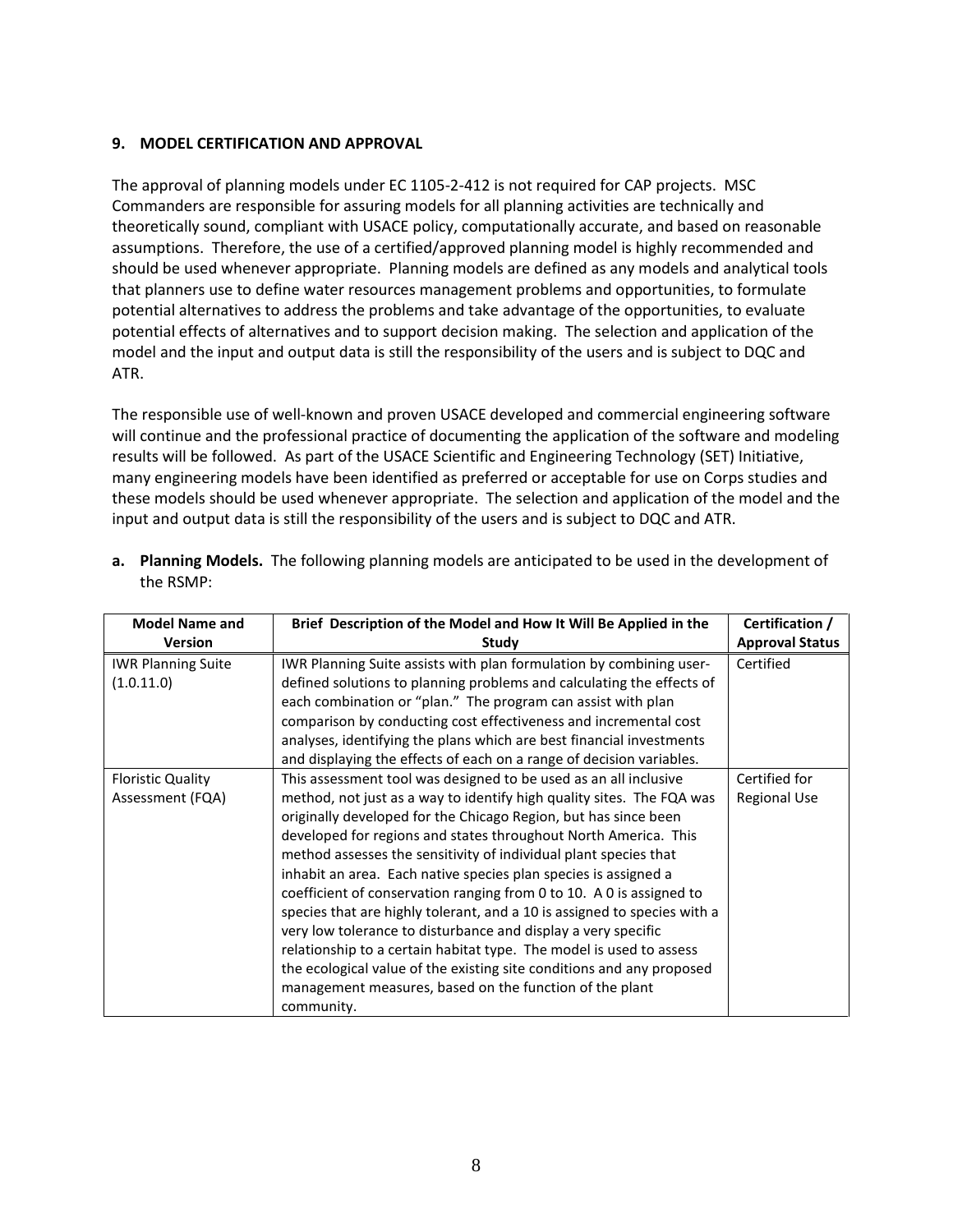**b. Engineering Models.** The following engineering models are anticipated to be used in the development of the RSMP: No engineering models are anticipated to be used in the development of the decision document.

| <b>Model Name and</b><br>Version | Brief Description of the Model and How It Will Be Applied in the<br>Study | <b>Approval Status</b> |
|----------------------------------|---------------------------------------------------------------------------|------------------------|
| n/a                              | n/a                                                                       | n/a                    |

### <span id="page-10-0"></span>**10. REVIEW SCHEDULES AND COSTS**

- **a. ATR Schedule and Cost.** An estimate of \$ has been budgeted for ATR. ATR is scheduled for August -September 2013.
- **b. Type I IEPR Schedule and Cost.** Not applicable.
- **c. Model Review Schedule and Cost.** For decision documents prepared under the model Programmatic Review Plan, use of existing certified or approved planning models is encouraged. Where uncertified or unapproved model are used, review of the model for use will be accomplished through the ATR process. The ATR team should apply the principles of EC 1105-2-412 during the ATR to ensure the model is theoretically and computationally sound, consistent with USACE policies, and adequately documented. If specific uncertified models are identified for repetitive use within a specific district or region, the appropriate PCX, MSC(s), and home District(s) will identify a unified approach to seek certification of these models.

### <span id="page-10-1"></span>**11. PUBLIC PARTICIPATION**

State and Federal resource agencies may be invited to participate in the study covered by this review plan as partner agencies or as technical members of the PDT, as appropriate. Agencies with regulatory review responsibilities will be contacted for coordination as required by applicable laws and procedures. The ATR team will be provided copies of public and agency comments. The public will have an opportunity to comment during the NEPA process.

### <span id="page-10-2"></span>**12. REVIEW PLAN APPROVAL AND UPDATES**

The home MSC Commander is responsible for approving this review plan and ensuring that use of the Model Programmatic Review Plan is appropriate for the specific project covered by the plan. The review plan is a living document and may change as the study progresses. The home district is responsible for keeping the review plan up to date. Minor changes to the review plan since the last MSC Commander approval are documented in Attachment 3. Significant changes to the review plan (such as changes to the scope and/or level of review) should be re-approved by the MSC Commander following the process used for initially approving the plan. Significant changes may result in the MSC Commander determining that use of the Model Programmatic Review Plan is no longer appropriate. In these cases, a project specific review plan will be prepared and approved in accordance with EC 1165-2-214 and Director of Civil Works' Policy Memorandum #1. The latest version of the review plan, along with the Commanders' approval memorandum, will be posted on the home district's webpage.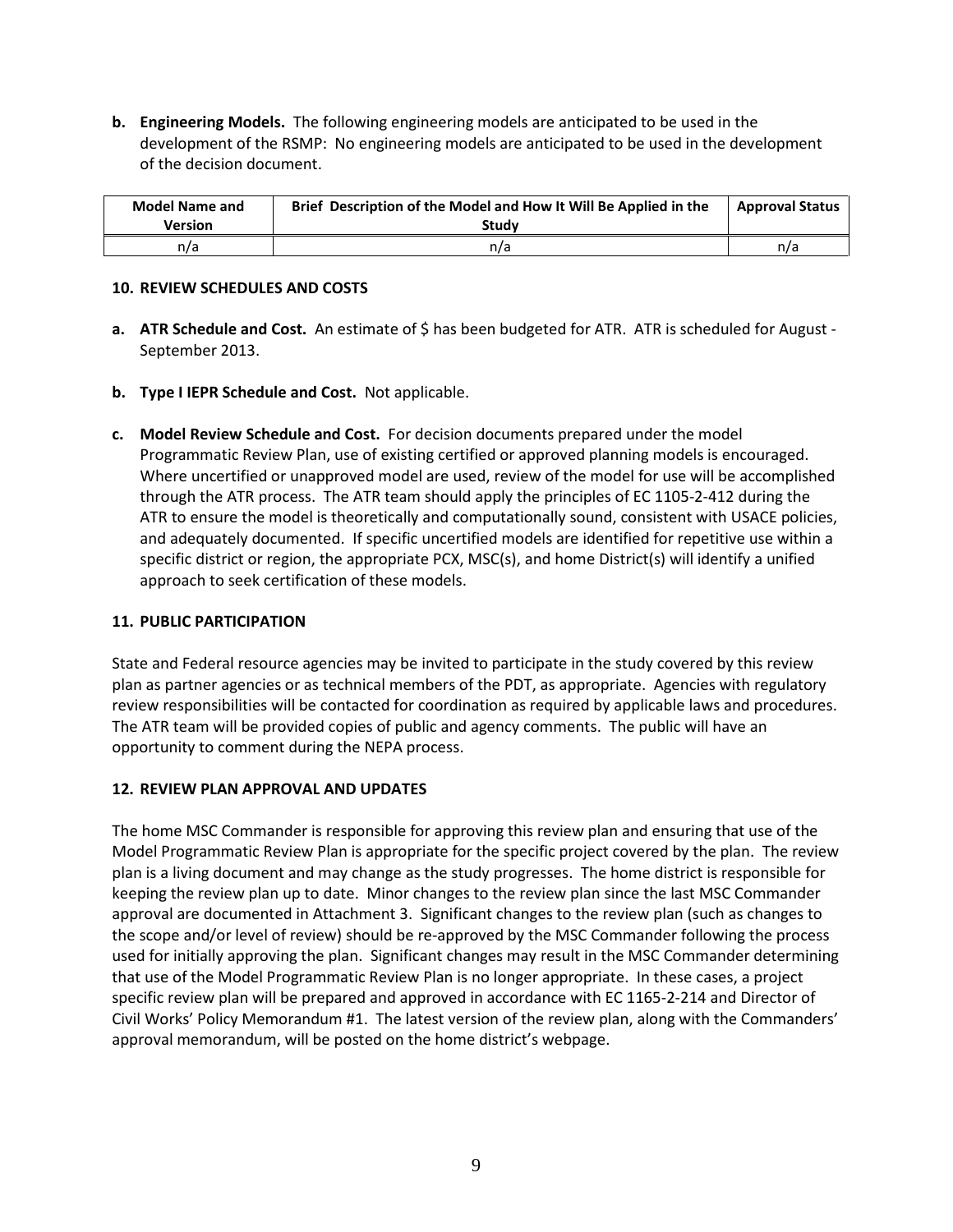# <span id="page-11-0"></span>**13. REVIEW PLAN POINTS OF CONTACT**

Public questions and/or comments on this review plan can be directed to the following points of contact:

**USACE, Chicago District, Planning Branch**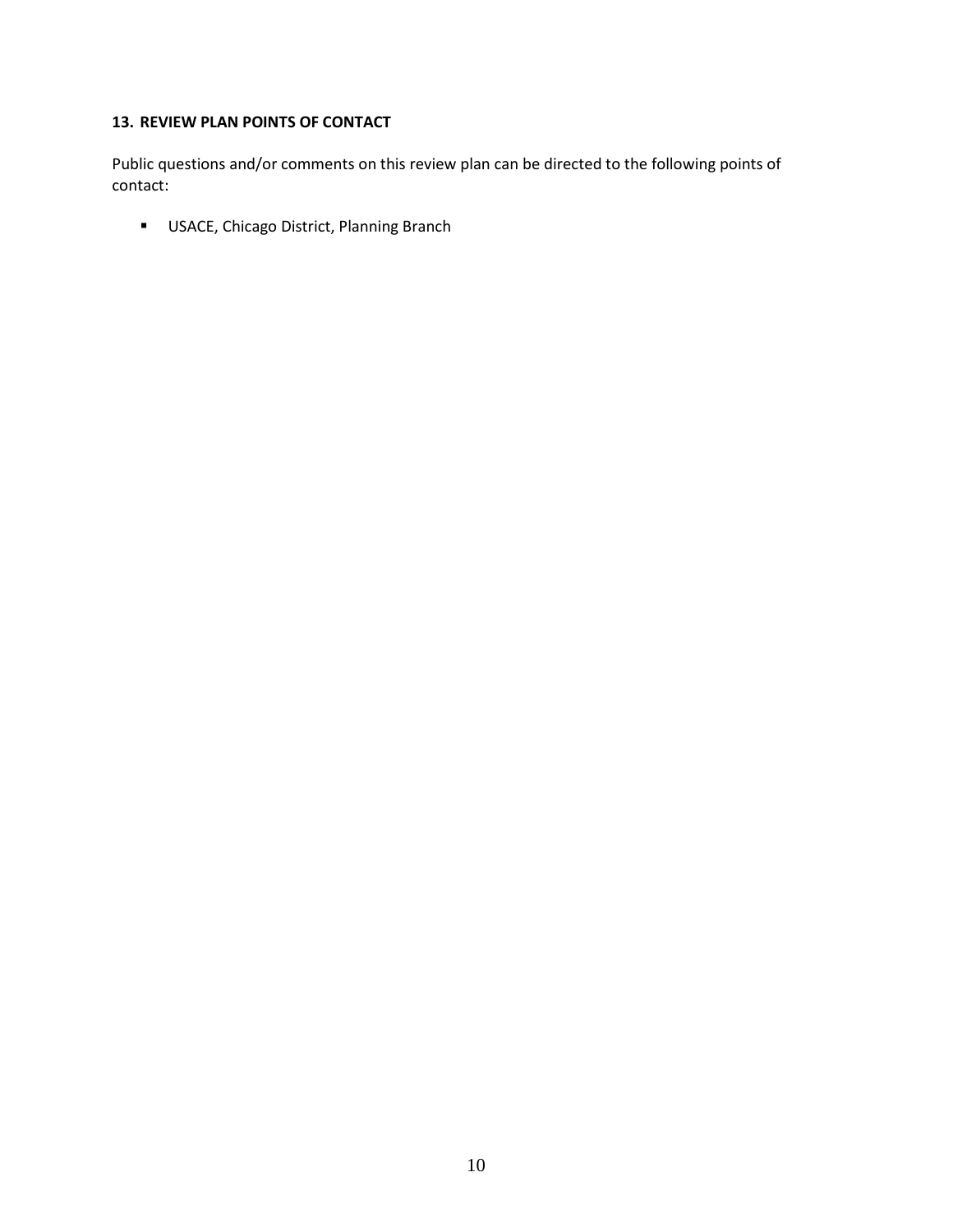<span id="page-12-0"></span>**ATTACHMENT 1: TEAM ROSTERS.** Include contact information for the PDT, ATR team, and MSC. The credential and years of experience for the ATR team should be included when it is available.

| <b>Discipline</b>                     | <b>Name</b> | Phone | Email |
|---------------------------------------|-------------|-------|-------|
| Project Manager                       |             |       |       |
| <b>Resource Manager</b>               |             |       |       |
| Lead Planner                          |             |       |       |
| <b>Restoration Ecologist/Botanist</b> |             |       |       |
| Cultural & Arch. Resources            |             |       |       |
| <b>Real Estate</b>                    |             |       |       |
| <b>GIS Support</b>                    |             |       |       |
| Cost Engineer                         |             |       |       |
| Civil Engineer                        |             |       |       |
| <b>Environmental Engineer</b>         |             |       |       |
| Hydraulic Engineer                    |             |       |       |
| Geotechnical Engineer                 |             |       |       |
|                                       |             |       |       |

#### **ATR Team Members**

| <b>Discipline</b>             | Name              | Phone | E-mail |  |  |  |
|-------------------------------|-------------------|-------|--------|--|--|--|
| Formulation/Compliance        |                   |       |        |  |  |  |
| <b>PCX Cost Certification</b> |                   |       |        |  |  |  |
| Cost                          |                   |       |        |  |  |  |
| <b>Real Estate</b>            |                   |       |        |  |  |  |
| <b>MSC Team</b>               |                   |       |        |  |  |  |
| <b>Name</b>                   | <b>Discipline</b> | Phone | E-mail |  |  |  |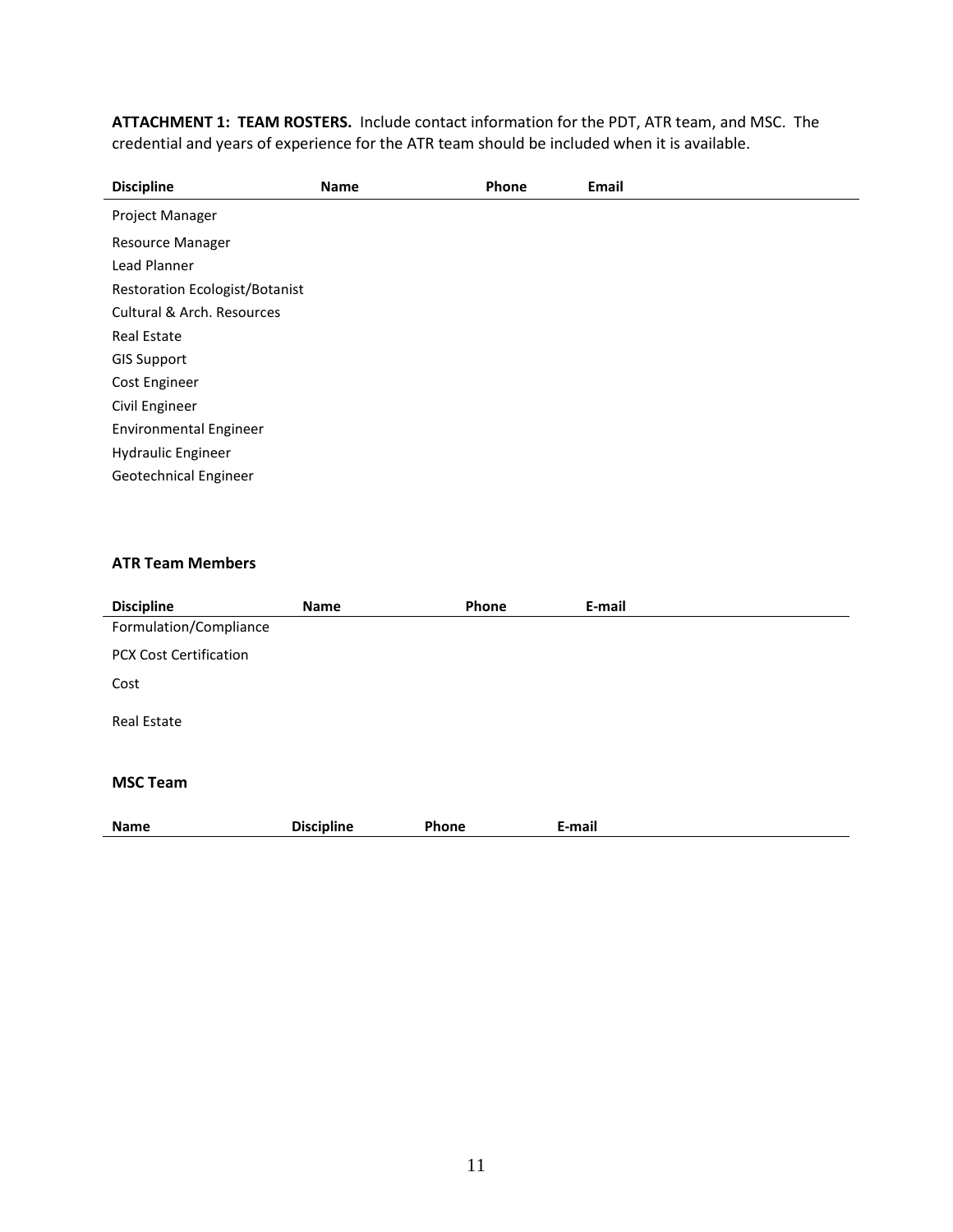#### <span id="page-13-0"></span>**ATTACHMENT 2: SAMPLE STATEMENT OF TECHNICAL REVIEW FOR DECISION DOCUMENTS**

#### **COMPLETION OF AGENCY TECHNICAL REVIEW**

The Agency Technical Review (ATR) has been completed for the Regional Sediment Management Plan for Illinois Beach State Park, Section 204. The ATR was conducted as defined in the project's Review Plan to comply with the requirements of EC 1165-2-214. During the ATR, compliance with established policy principles and procedures, utilizing justified and valid assumptions, was verified. This included review of: assumptions, methods, procedures, and material used in analyses, alternatives evaluated, the appropriateness of data used and level obtained, and reasonableness of the results, including whether the product meets the customer's needs consistent with law and existing US Army Corps of Engineers policy. The ATR also assessed the District Quality Control (DQC) documentation and made the determination that the DQC activities employed appear to be appropriate and effective. All comments resulting from the ATR have been resolved and the comments have been closed in DrChecks<sup>sm</sup>.

| <b>SIGNATURE</b>                                                                                                                                 |      |  |  |  |
|--------------------------------------------------------------------------------------------------------------------------------------------------|------|--|--|--|
| ATR Team Leader<br><b>CEMVP-PD-D</b>                                                                                                             | Date |  |  |  |
| <b>SIGNATURE</b>                                                                                                                                 |      |  |  |  |
| Project Manager<br><b>CELRC-PM-PM</b>                                                                                                            | Date |  |  |  |
| <b>SIGNATURE</b>                                                                                                                                 |      |  |  |  |
| Chief, Planning and Policy Division<br><b>CELRD-PDS-P</b>                                                                                        | Date |  |  |  |
| <b>CERTIFICATION OF AGENCY TECHNICAL REVIEW</b>                                                                                                  |      |  |  |  |
| Significant concerns and the explanation of the resolution are as follows: <i>Describe the major technical concerns and</i><br>their resolution. |      |  |  |  |
| As noted above, all concerns resulting from the ATR of the project have been fully resolved.                                                     |      |  |  |  |
|                                                                                                                                                  |      |  |  |  |

*SIGNATURE*

Chief, Design Branch CELRC-TS-D

SIGNATURE

Chief, Planning Branch CELRC-PM-PL

12

Date

Date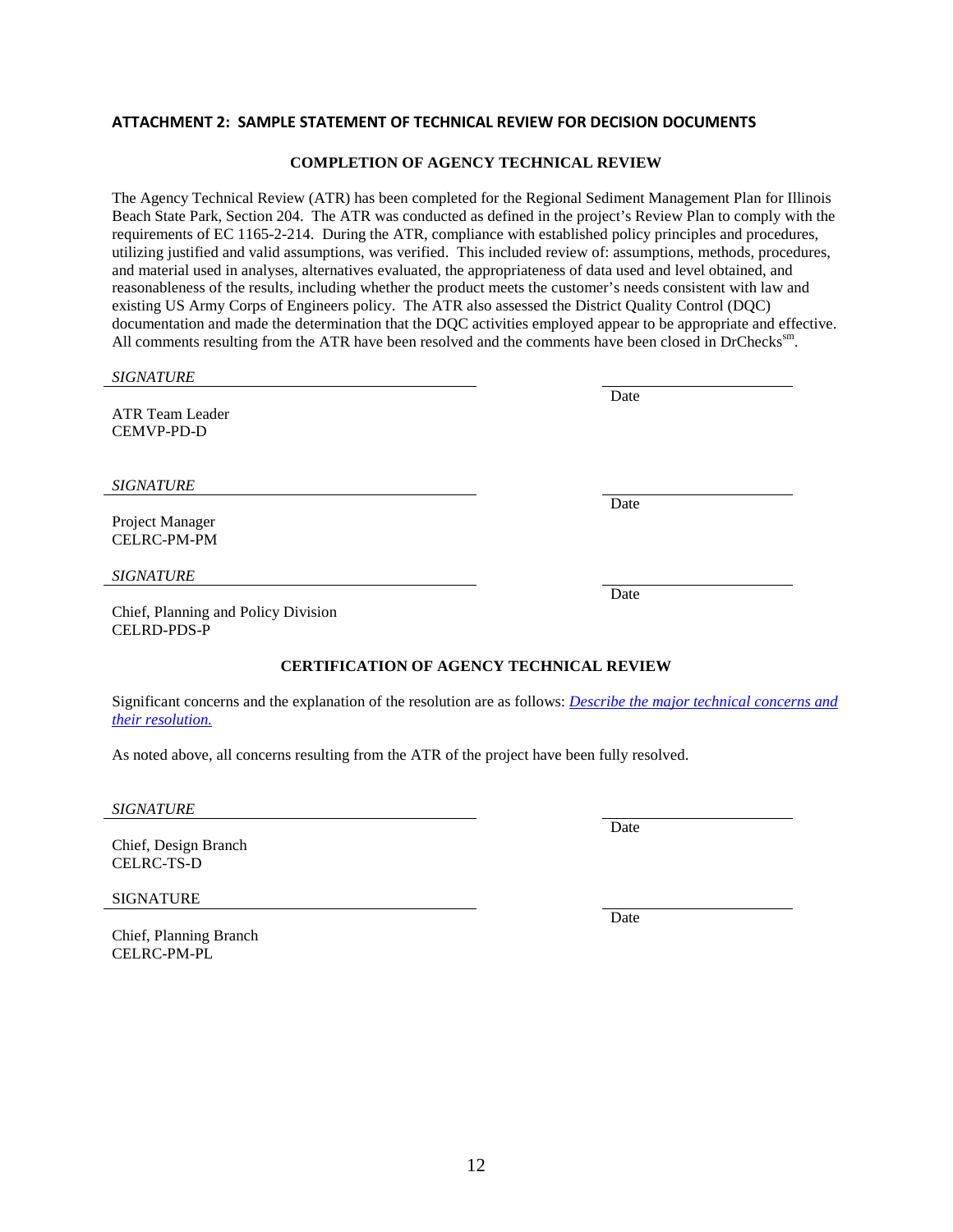## <span id="page-14-0"></span>**ATTACHMENT 3: REVIEW PLAN REVISIONS**

| <b>Revision Date</b> | <b>Description of Change</b> | Page / Paragraph<br>Number |
|----------------------|------------------------------|----------------------------|
|                      |                              |                            |
|                      |                              |                            |
|                      |                              |                            |
|                      |                              |                            |
|                      |                              |                            |